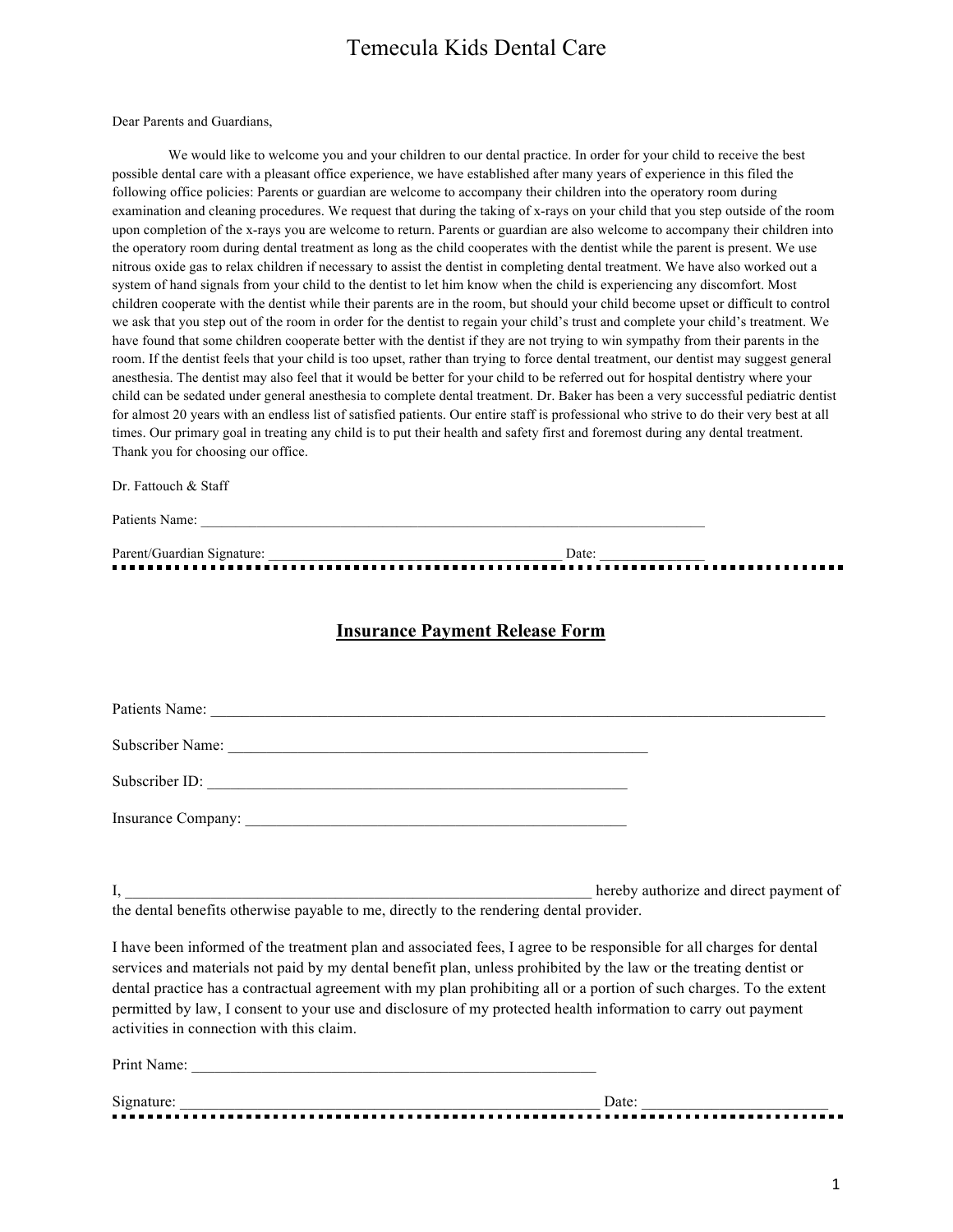# Dear Parents,

We would like to welcome you and your children to our dental office. We gladly accept most insurance policies, however due to a change in our policy; our office is currently collecting patients' co-pays based on our usual and customary fees.

After a claim has been submitted to insurance and received by our claims department, if an overcharge has occurred we will gladly compensate the difference of amount. We appreciate your understanding and full cooperation regarding this matter.

Patients Name:

| Date:                        |  |  |  |
|------------------------------|--|--|--|
| Parents/Guardians Signature: |  |  |  |

# **Cancellation Policy**

We take great pride in seeing everyone with an appointment in a timely manner. We believe that your time is as valuable as our own. If you are unable to keep your appointment, please give us a 24 hour notice so that someone else needing our services may be seen at that time. We will be happy to re-schedule your appointment for a future date and time. I understand that failure to cancel or reschedule an appointment without a 24 hour notice will result in a broken appointment charge of \$25.00

| Parent/Guardian Signature: | Jate |
|----------------------------|------|
|                            |      |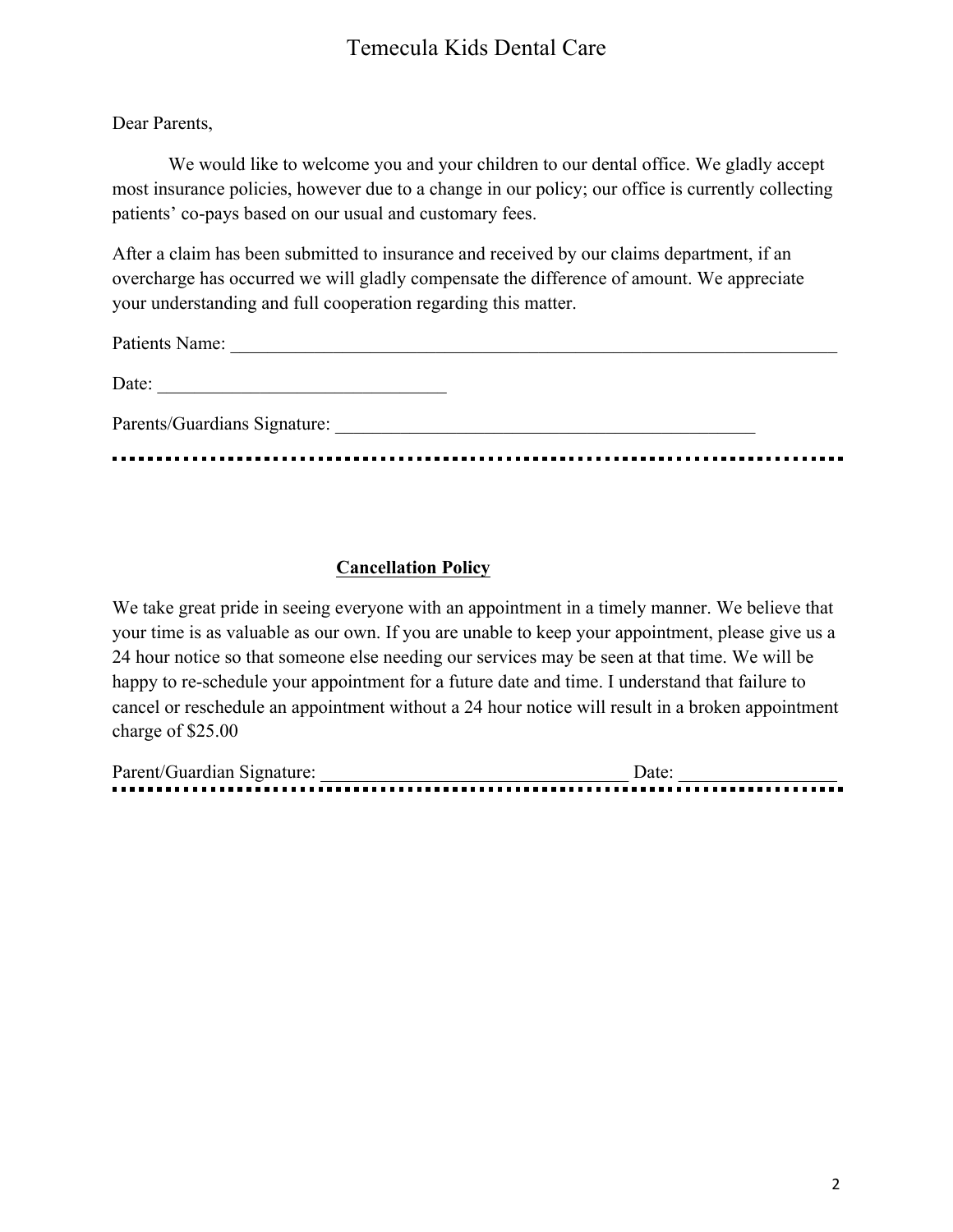# **RESPONSIBILITY AND CONSENT STATEMENT**

I hereby authorize and request the performance of dental services for my children:

| Patient Name: | Age: |
|---------------|------|
| Patient Name: | Age: |
| Patient Name: | Age: |
| Patient Name: | Age: |

I also give my consent to any advisable and necessary dental procedures, medications, or anesthetics to be administered by the attending dentist or by his supervised staff for the diagnostic purposes or dental treatment. I understand and acknowledge that I am financially responsible for the services provided for myself or the above named, regardless of insurance coverage.

| Parent/Guardian Signature: | Jate. |
|----------------------------|-------|
|                            |       |

# **INFORMED CONSENT FORM FOR DENTAL TREATMENT**

# Benefits: Benefits: Benefits:

|              | Eliminates decay                                    | To obtain a complete diagnosis                          |
|--------------|-----------------------------------------------------|---------------------------------------------------------|
|              | To relieve pain                                     | Find hidden problems                                    |
| $\bullet$    | Fill in a whole or space in a tooth                 | X-rays are taken by qualified personnel                 |
| $\bullet$    | Cover eroded areas                                  | Help determine treatment options                        |
|              | Protect a sensitive surface                         |                                                         |
|              | Possible Complications:                             | Possible Complications:                                 |
| ٠            | Tooth may abscess from the filling                  | Exposure to minimal x-ray radiation                     |
| ٠            | May fracture tooth                                  | X-ray pictures remain the property of the dental office |
| ٠            | Tooth may be sensitive to temperature changes       |                                                         |
|              | Toxicity from the silver filling is alleged by some | Consequences for not taking x-rays:                     |
| ٠            | Fillings may fall out                               | Cannot perform dental services/Alternatives: NONE       |
|              | Consequences of not having or postponing treatment: | Cleaning/Scaling                                        |
| ٠            | Tooth may become unsalvageable                      | <b>Benefits</b>                                         |
|              | Tooth may fracture                                  | Clean Mouth                                             |
|              | Decay will increase                                 | Eliminates Odor                                         |
| ٠            | Pain will get worse                                 | Prevents gum disease                                    |
|              | May result in need for a root canal                 | Some portions maybe performed by auxiliary personnel    |
| Alternatives |                                                     | Possible Complications:                                 |
| ٠            | Temporary filling                                   | Sensitivity                                             |

Extraction Filling maybe loosened

FILLINGS X-RAYS

3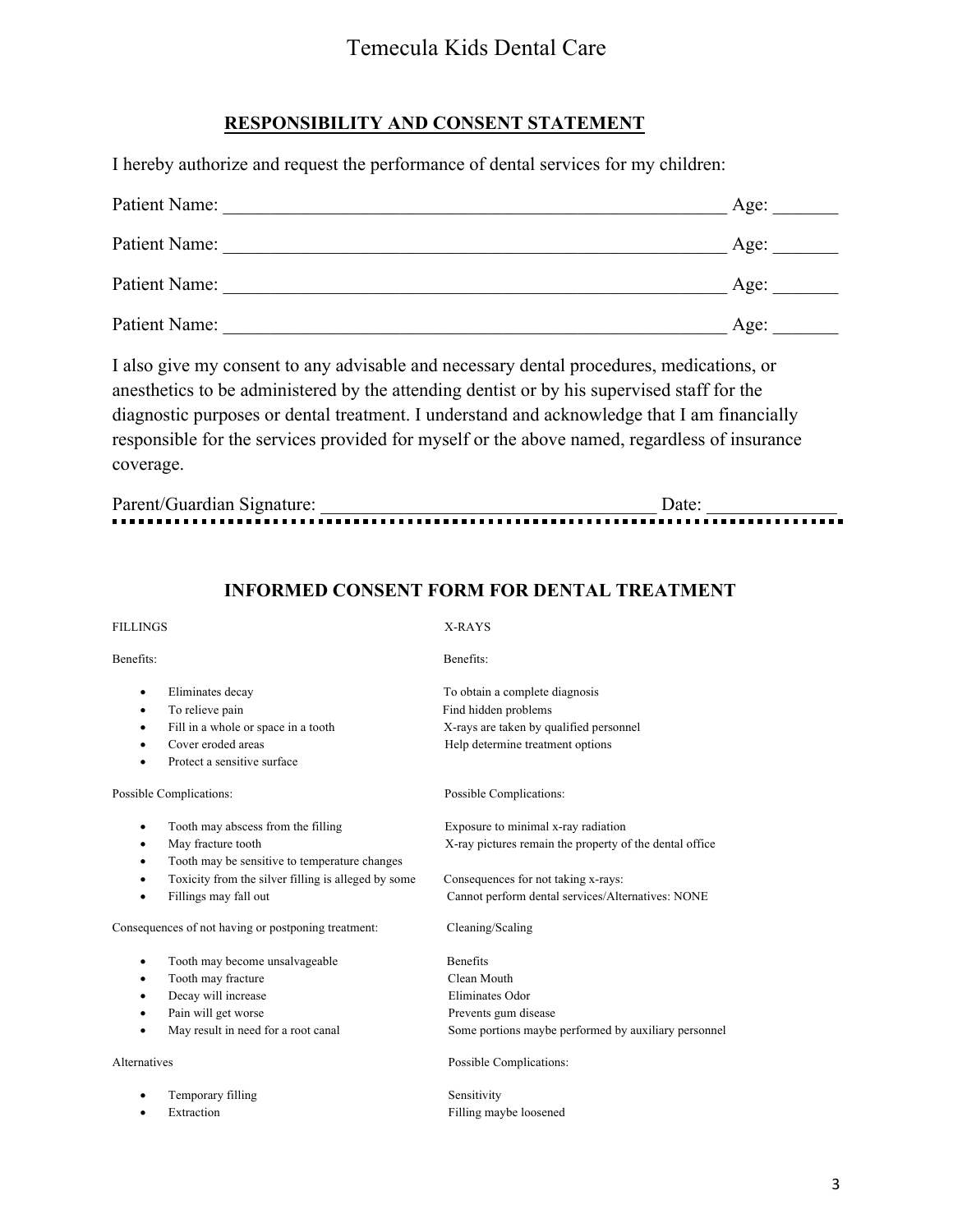## Sensitive Gums

EXTRACTIONS Consequences of not having or postponing treatment

## Benefits: Stains on teeth

- Last resort for an unsalvageable tooth Odors
- Eliminates pain Gum Disease
- Remove teeth that are out of position Premature loss of teeth
- Eliminates infection Alternatives: NONE

## Possible Complications: BONDED FACING

- Fractures particles may retain Benefits: • Irritation to nerves may cause temporary or permeant numbness Aesthetics- Teeth look nicer • Part or the entire tooth maybe lodged in the sinuses requiring more surgery Cover crooked teeth • Bad infections may take a longer time to clean up Close spaces and gaps • Jaw maybe stiff and difficult to open for some time Cover discolored teeth
- 
- 

Consequences of not having or postponing treatment: Edges can stain after time

- **Spread of infection** breakage can occur breakage can occur
- 
- 
- **Fever**

## LOCAL ANESTHETICS

## Benefits:

• Avoid pain or discomfort during treatment

## Possible Complications:

- Prolonged numbness
- Nerve damage
- **Bruising**
- Rare circumstances include all those applicable to general reactions up to and including death

## Consequences of not having or postponing treatment:

• Possible mild to severe pain during and after treatment

## Alternatives:

• Willingness to endure possible mild to severe pain during treatment.

## CROWNS (CAPS)

## Benefits:

- Aesthetics
- To repair a tooth that is broken
- To prevent a tooth from fracture
- To eliminate a space where food is being trapped
- Consequences of not having or postponing treatment:
	- Possibility of the tooth fracturing
	- Tooth may need to be extracted
	- Tooth may need a baby root canal

## Alternatives:

- **Extraction**
- Temporary crown
- Stainless steel crown

# • If the jaw bone is weak it can fracture Possible Complications:

Swelling Difficult to remove • Pain Just for cosmetic reasons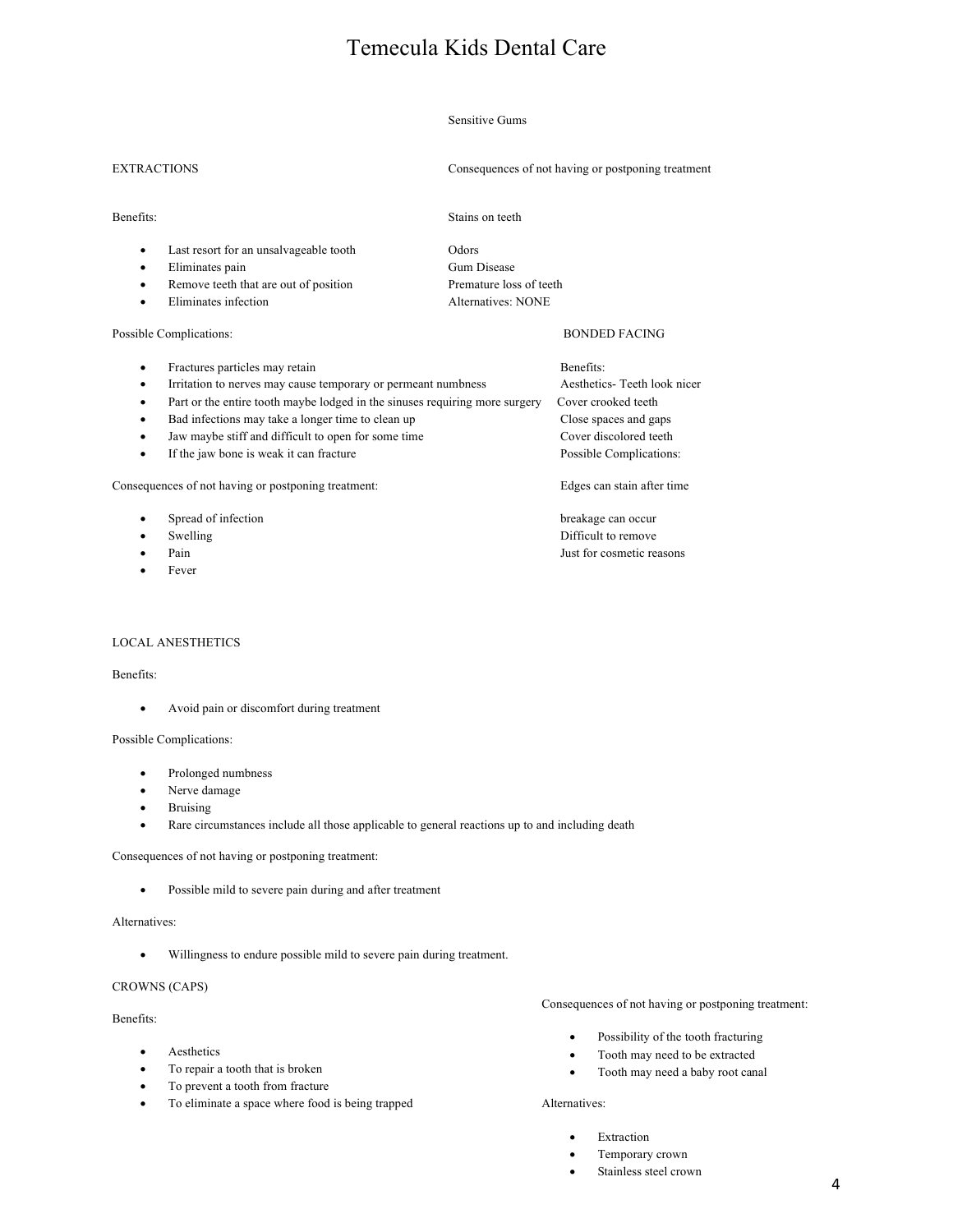- To splint a loose tooth together to strengthen them
- If the tooth cannot be filled

Possible Complications:

- Porcelain portion of crown may fracture
- Crown may come off and need to be re-cemented
- Tooth may abscess and require further treatment
- Future decay may require a new crown

I have read the above statements and have received a copy of them. I recognize the importance of these statements in helping me make decisions regarding my child's dental needs. I recognize that failure can occur for various reasons and complications can occur in any procedure. I also understand that where decay was present, where a tooth was fractured or abscess there problems could still affect the tooth even after the tooth has been restored. In order to receive treatment I contract that if then is any indifferences or disagreements between my attending dentist and myself I will first present such indifferences or disagreements to my attending dentist in order to resolve the issue. If the attending dentist and I are unable to reach an agreement then I agree to take the problem to a reconciliation board, such as the Dental Society or California State Consumer Affairs Board of Dental Examiners. I agree to accept their resolution in lieu of pursuing remedies by way of litigation in consideration of helping keep the cost of treatment and services as low as possible. I also understand that this agreement is binding on my heirs and all other family members.

| Name of Patient(s): $\qquad \qquad$                                                                                  |  |
|----------------------------------------------------------------------------------------------------------------------|--|
|                                                                                                                      |  |
| Signature: Date: Date: Date: Date:                                                                                   |  |
| <b>Guardian Information</b><br>Patient Name(s):                                                                      |  |
|                                                                                                                      |  |
|                                                                                                                      |  |
| Guardians DOB: Guardians SSN: Guardians SSN:                                                                         |  |
| <u> 1990 - Para Santa Antonio de Maria de Maria de Maria de Maria de Maria de Maria de Maria de Maria de Maria d</u> |  |
| <u> 1989 - Johann John Stone, markin film yn y brenin y brenin y brenin y brenin y brenin y brenin y brenin y br</u> |  |
| *NO PO BOX, PLEASE*                                                                                                  |  |
|                                                                                                                      |  |
| Cell #: $\qquad \qquad$                                                                                              |  |
| Guardian's relationship to child: () Mother () Father () Other: _________________                                    |  |
|                                                                                                                      |  |